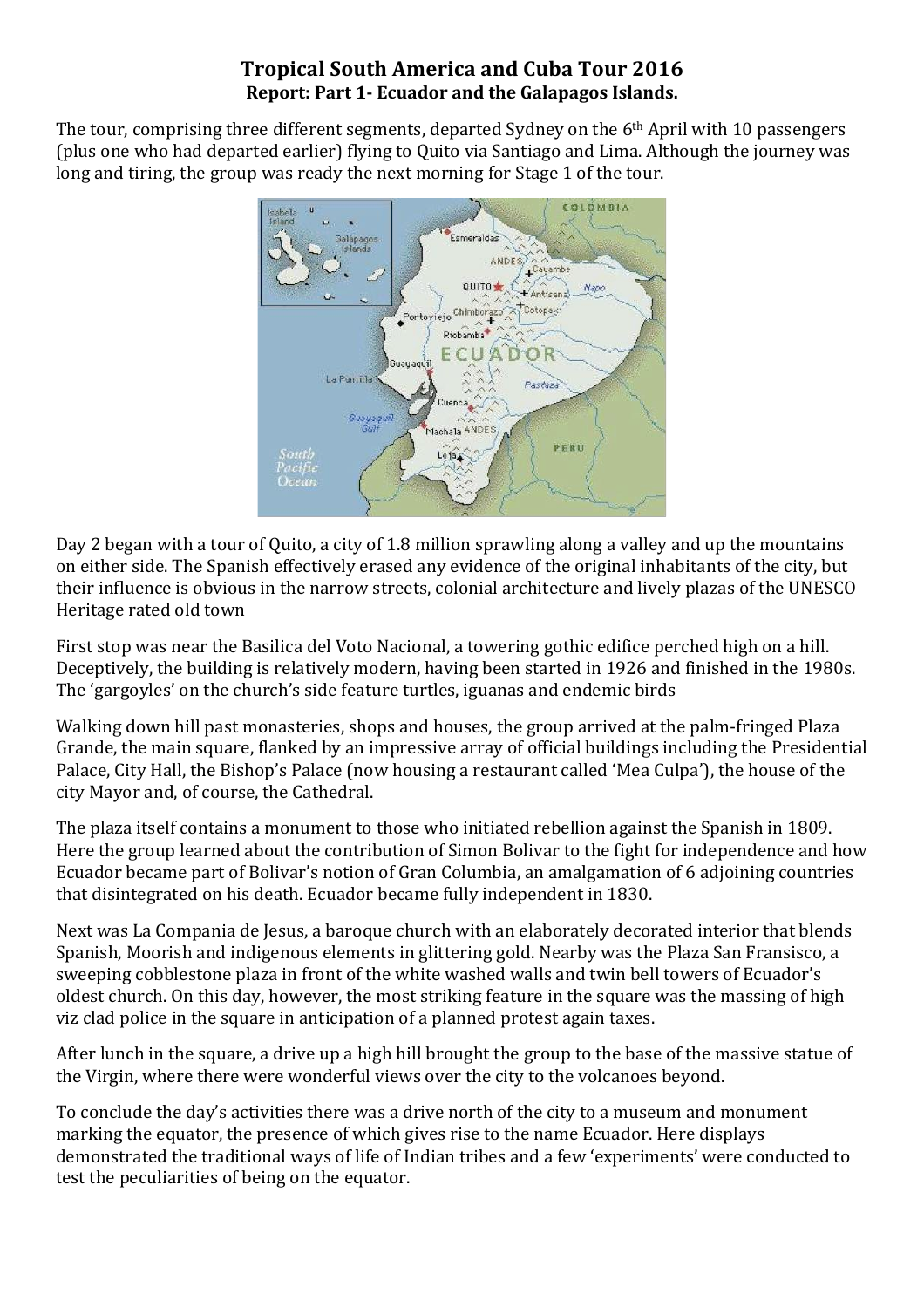

The following day the group travelled along the Avenue of Volcanoes, towards Cotopaxi National Park. With a peak at 5,900m above sea, Cotopaxi is the highest active volcano in the world. Near the base of the cloud covered volcano, at a mere 3,840m, group members strolled around Lake Limpiopungo and through an adjacent meadow to observe the fascinating fauna and flora of the area.

After the walk the bus returned to the Pan American Highway then headed west, passing through magnificent scenery of rugged peaks and steep green slopes covered in an agricultural patchwork. Some of the crops included potato, onion, wheat, barley, oats, lupins, carrots and garlic, but despite the sharp gradient, the small plots were not terraced.

The destination was Quilotoa, site of an ancient volcano containing a beautiful turquoise crater lake. At 3960m, the group declined the opportunity descend the very steep path to the water's edge, opting instead for lunch at a restaurant on the rim.

Later the bus turned back towards Quito, giving glimpses of Cotopaxi whose cloud mantle had lifted a little, then headedsouth through more attractive agricultural land, past the base of Chimborazo, Ecuador's highest peak (completely obscured by cloud) to a hacienda style hotel outside Riobamba.



Saturday is market day in Riobamba, so to leave the town the bus first had to negotiate a road seething with vehicles, people and all sorts of animals. Once past that congestion the route was through highly productive agricultural land producing mostly vegetable and cereal crops, especially quinoa. It was not hard to see why the Riobamba region is known as the 'grocery store' of Ecuador.

The first stop of the morning was at a colonial style chapel, Iglesia de la Barbanera, the oldest church in Ecuador. Parts of its simple façade date from 1534 and incorporate the remains of a former Incan structure. From its location on a hill it was possible to look back towards Riobamba and catch sight of the towering Volcan Chimborazo, which had shed some of its cloud cover

Continuing south, the bus descended to the picturesque town of Alausi, perched on the edge of the Rio Chanchan gorge, and presided over by a giant statue of St Peter. Here that the group boarded the Nariz del Diablo (Nose of the Devil), a 'retro' train to take a zig-zagging and spectacular ride down to the floor of the gorge.

In the early 20<sup>th</sup> Century the rail system connecting the coast to the highlands was the lifeline of the country. Sadly, highway construction and avalanches saw the demise of this system, but the steepest section between Alausi and Sibambe has been restored and operates as a tourist train. It crosses the Nariz del Diablo, a sheer 765m cliff of solid rock, by a series of switchbacks.

At the base, passengers were welcomed by a local dance troupe and there was the opportunity to buy artisan goods, but most worthwhile was the visit to the small museum that explained the lifestyle of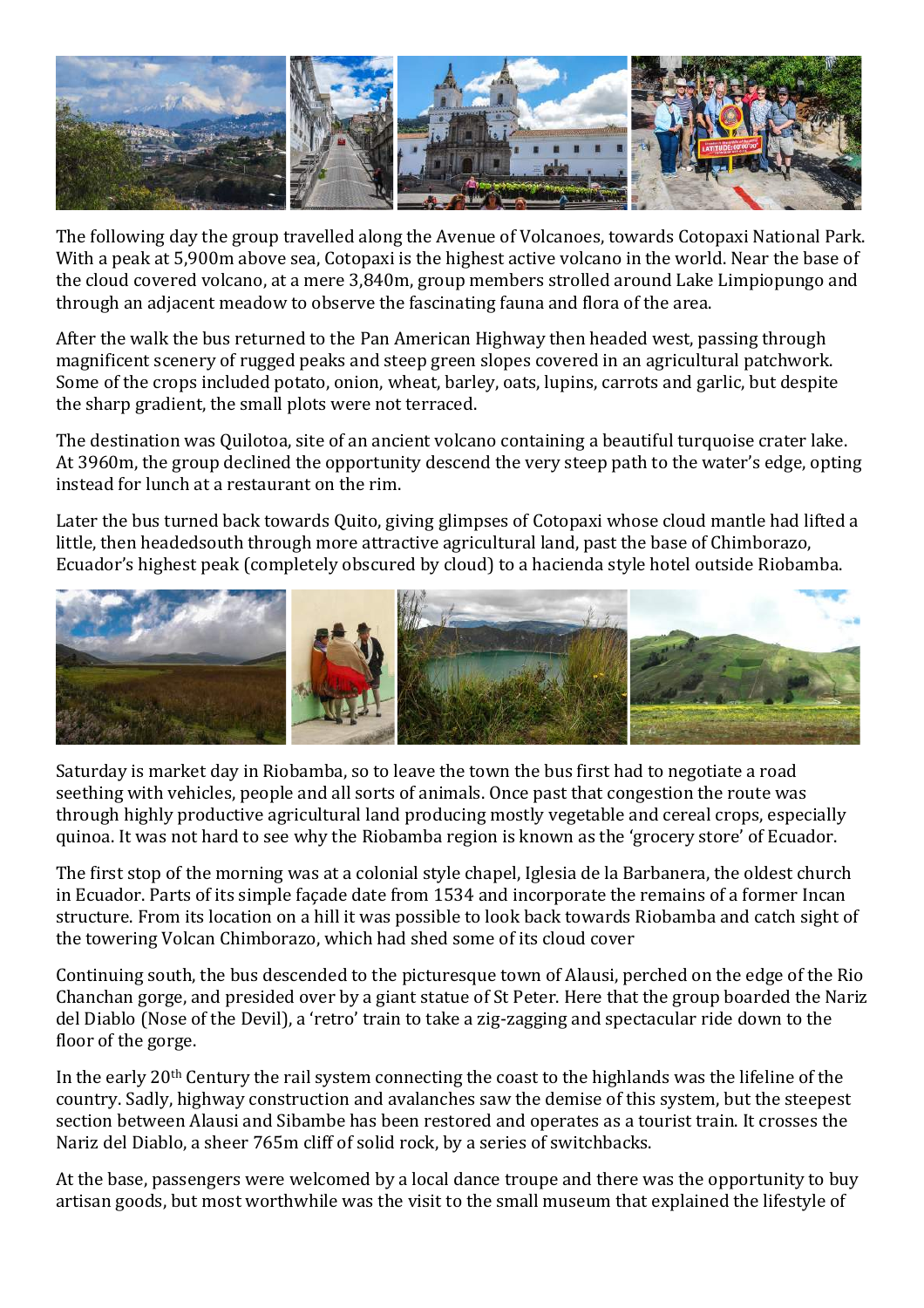the local indigenous people and details the history of the railway line, particularly the great loss of life (over 2000) in the building process.

After returning to Alausi the route continued through Chunchi to Ingapirca, Ecuador's best preserved archaeological site. The indigenous Canari people used the location before being conquered by the Incans. The site, in a lovely rural setting, has the circular Temple of the Sun as its centrepiece around which are the ruins of store rooms, ceremonial baths and rooms where the temple attendants lived.

The last leg of the day's journey was to Cuenca, where the bus made its way into the old city, which was abuzz with activity. The proximity of the delightful colonial hotel to the festivities allowed most of the group to experience the music, food and colour of a celebration marking the founding of Cuenca.



Day 5 began with a walking tour of the beautiful historic sector of Cuenca, another UNESCO heritage site. The starting point was Parque Caldero, the city's largest plaza, situated in front of the massive Catedral de la Inmaculada or New Cathedral. Construction of the cathedral began in 1885, but it was never totally completed as a design fault meant that the building could not stand the weight of the proposed bell towers. Not that this imposing structure really needs more decoration as its blue domes already dominate the skyline.

On the other side of the park is El Sagrario, the whitewashed Old Cathedral. Its construction began as the town was being founded in 1557 and it served as the main church until the new cathedral superseded it. Now it is a museum and a gallery for religious art. One of its exhibits is the architectural model of the new cathedral; complete with the bell towers absent on the real building.

Having passed the fresh flower market in front of Santuario Mariano, the group entered the Plaza of San Francisco, flanked by old arcaded buildings with balconies in order to visit an Artisan market where the crafts for which Cuenca is well known, are displayed – silver jewellery, leatherwork, ceramics and metalwork. Nearby was the local produce markets selling meat, fruit and vegetables. Here the guide, Jacobo, gave explanations about the nature and use of unfamiliar products.

Next was a stop at a factory manufacturing Panama hats, or more correctly the Sombrero de paja toquilla (straw hat), which is really an Ecuadoran product. Displays showed the process of making the iconic hats, from the harvesting of fibrous palm roots that are treated to become 'straw', the complicated weaving, through to the shaping of the hat. The grade of the weaving determines the price of the item - a very finely woven hat costs \$1000!

The walk continued by the fast flowing Rio Tombebamba, the border between the new and the old sections of the city where some of the 18<sup>th</sup> and 19<sup>th</sup> century houses seem to 'hang 'out over the river.



After lunch the journey southward continued with the bus climbing into the starkly beautiful mountains of Cajas National Park. In the high altitude grasslands, small lakes shiver in the cool breeze.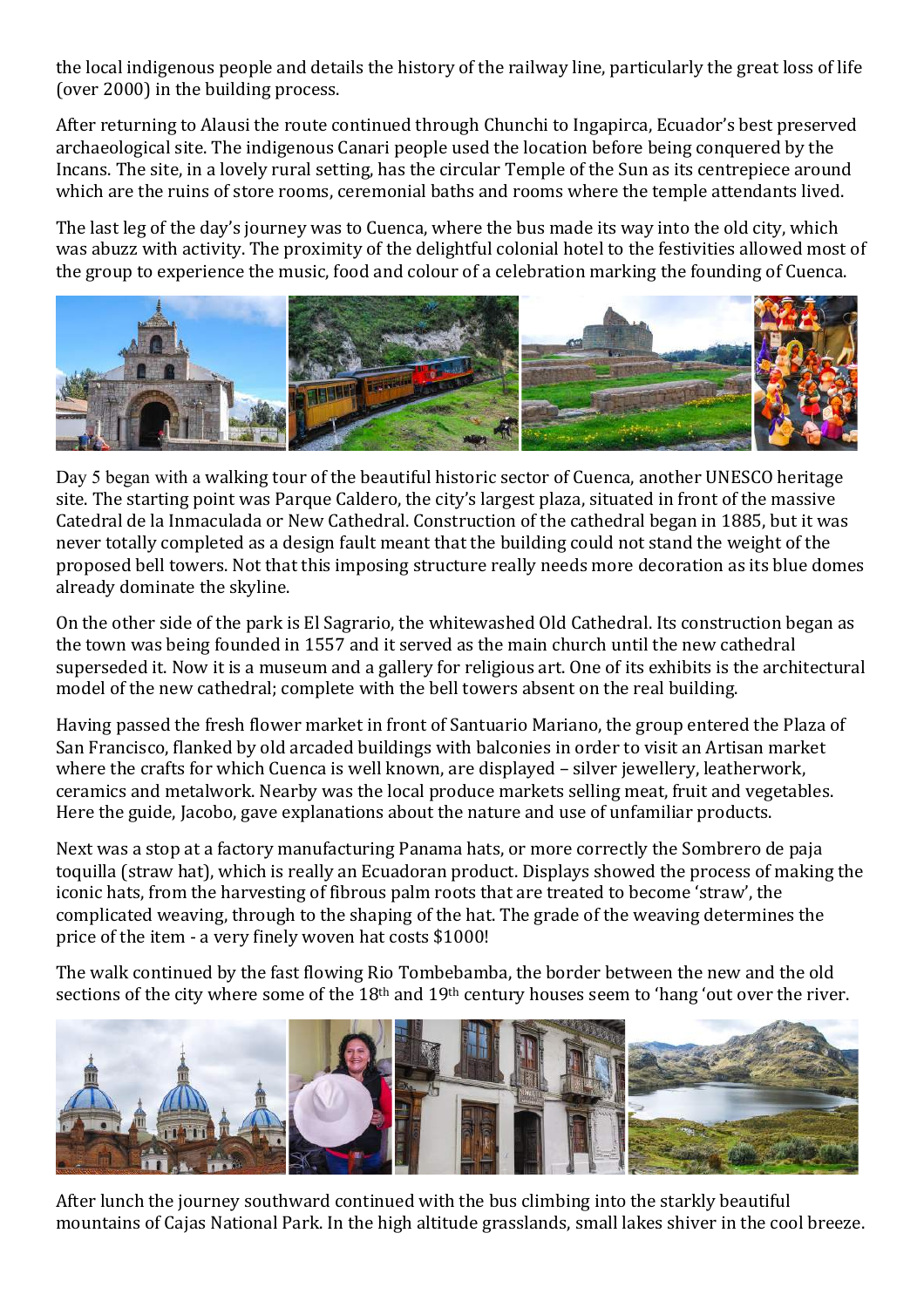A viewpoint stop was made at 3,979m before crossing the continental divide at Tres Cruces (4166m) and starting the descent to the coast through fog and rain.

By the time the bus reached the tropical lowlands the clear mountain air was gone, replaced by a steamy fug and the change in vegetation was reinforced by a stop at a small farm, producing cacao, chilli and banana. The remainder of the journey was through large plantations and rice crops before entering the port city of Guayaquil, Ecuador's largest city (pop 3mill).



It was an early start to be at the airport at 6.30am the following morning, ready to fly 1000km off the coast to the famous Galapagos Islands. Waiting on the flat, dry island of Baltra was Ivan, the naturalist who would accompany the group on this section of the tour. He organised the transfer to Nemo 1, the catamaran that would be 'home' for the next five days.

After a lovely lunch aboard Nemo, the boat headed to nearby Santa Cruz Island where a zodiac took the group to the white sands of Bachas Beach. Within minutes group members were encountering marine iguanas, dodging colourful Sally Lightfoot crabs, watching sea turtles swimming just off shore and trying to photograph the Frigate birds that patrolled the skies while a large pelican observed these antics with curiosity. A wander along the beach revealed the skeleton of a US patrol boat scuttled after WW11, and slightly inland, a solitary flamingo fed in a shallow lagoon.

Returning to the beach, it was time to try out the snorkeling gear. Fish, turtles, rays, and small sharks were all visible in the clear waters off the beach and the rocky headland. Later, after dinner aboard, Nemo commenced its run to Isabela , the largest island in the archipelago.



By 6am the next morning a zodiac was transporting the group to a small island just off Isabela, landing among mangroves, where a sea lion had stretched out comfortably on a bench. The walk on the island passed by a collapsed lava tube that forms a rock channel, where tintoreas (sharks) cruised. They were White Tipped Sharks, some less metre in length, but others approaching two metres. Also visible were marine iguanas sunning themselves, multi-coloured crabs, lava lizards and sea lions frolicking at the shore's edge. Blue Footed Boobies and Little Penguins were also observed.

After breakfast, the group headed out again, this time to Isabela itself, landing at Port Villamil. A boardwalk through a mangrove area gave access to a protected lagoon where more snorkeling took place. Plenty of brightly coloured fish could be seen along the rock ledges and among the mangroves.

Back at the beach near where the zodiac had landed, it was low tide and the surf was gentle. Some of the party enjoyed wading in the shallow waters while others chose to sit in a nearby park where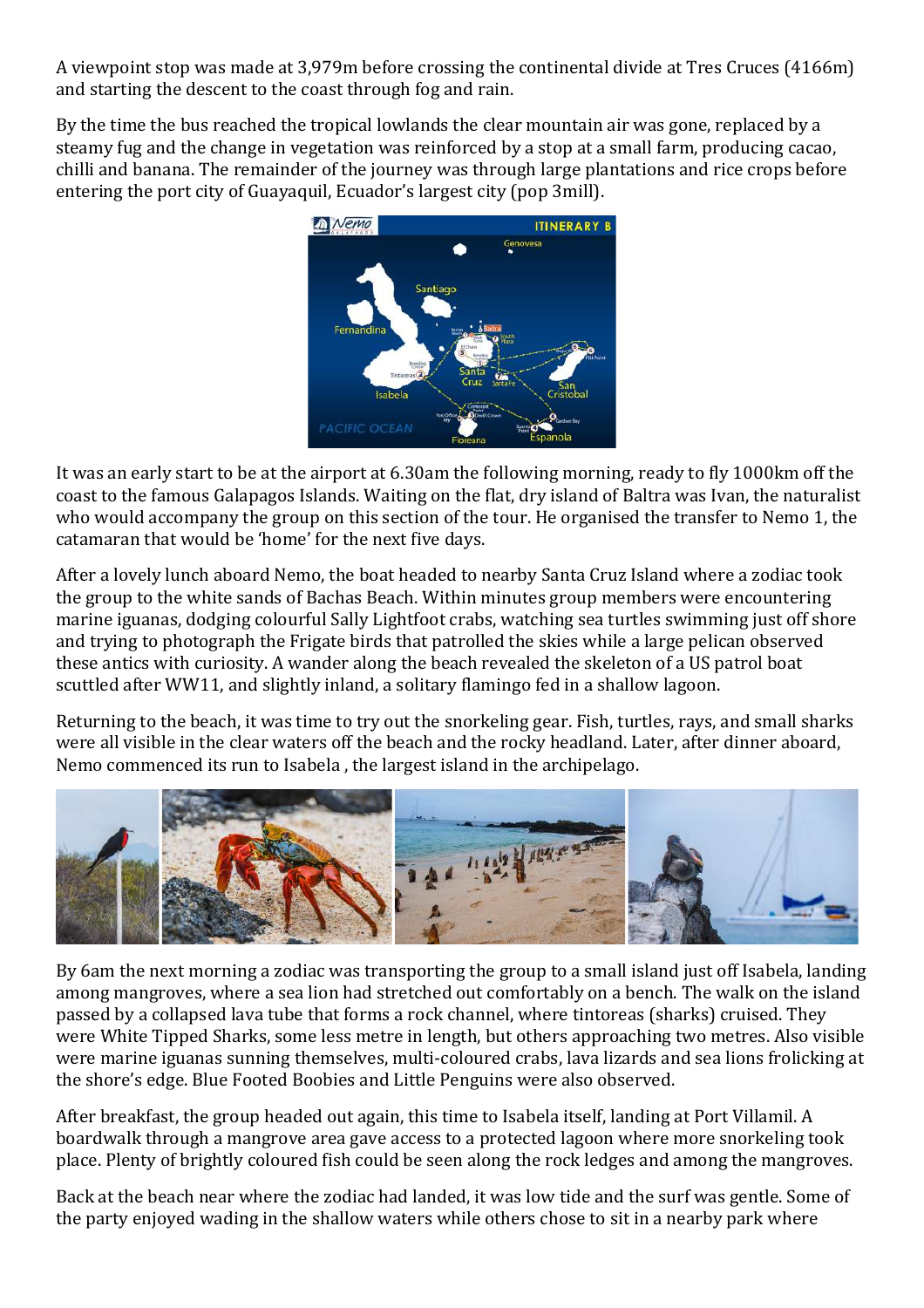benches in the shade were in high demand, but woe betide anyone who dared sit on the bench claimed by a particular sea lion and her baby.

After lunch and a siesta on Nemo the group again ventured onto the island where local vehicles were hired for transport to a lagoon featuring feeding flamingos. Nearby was the Arnold Turpiza Breeding Centre for the protection of Galapagos Giant Tortoises. Increasingly the nests of these creatures are coming under attack from introduced species such as Fire Ants, cats, dogs, goats and rats. Volunteers carefully dig up freshly laid eggs, transport them to the centre where they are hatched in incubators, then the surviving young ones are kept in wire topped cages for a few years until the shell hardens enough for them to have some protection against predators. The tortoises remain at the Centre, in larger and larger enclosures until they are released back into the natural environment where, hopefully, they can live out the rest of their long lives (150-200 years).

Later in the afternoon there was the opportunity to wander around Port Villamil, taking a look at the Darwin monument and the large, modern and simply decorated church featuring windows depicting the local wild life or to wander by the beach fronted by a row of restaurant/bars. In the evening the boat began the 5 hour haul to Floreana Island.



By daybreak Nemo was anchored off Puerto Cormorant, and shortly after breakfast, the group headed for shore, inspecting rock ledges on the cliffs along the way for Blue Footed Booby nests. After landing on a black sand beach covered with tiny pieces of obsidian and olivine, Little Penguins, Pelicans and more Booby nests were discovered.

A short walk through the scrub revealed a large lagoon fringed by numerous very pink flamingos then the group took a longer path that climbed over a ridge to reach a white sand beach where an American Oyster Catcher was dining in a rock pool. Frigates and Pelicans abounded along the beach and Black Tipped Sharks patrolled the water's edge.

Later in the morning those wishing to snorkel were taken back to the black sand beach. Following the cliff line revealed a magical underwater world of sea turtles, penguins, sea anemone and brightly coloured fish including Wrasse and Parrot Fish.

After lunch and a siesta on board the catamaran, the group was back in the zodiac cruising along the coast, exploring the rocky outcrops where sea lions frolicked, crabs swarmed, iguanas basked, sea turtles momentarily surfaced and Golden Rays gracefully flapped by.

Now crisped by the sun, the group returned to the boat to watch a BBC documentary on the Galapagos and during evening drinks, Nemo 1 started to move on again, this time heading for Espanola Is.



Another early start the next day had the group landing at Punta Suarez just after 6am. Espanola Island is known for its variety of wildlife, especially birds and it did not disappoint. The black rocks of the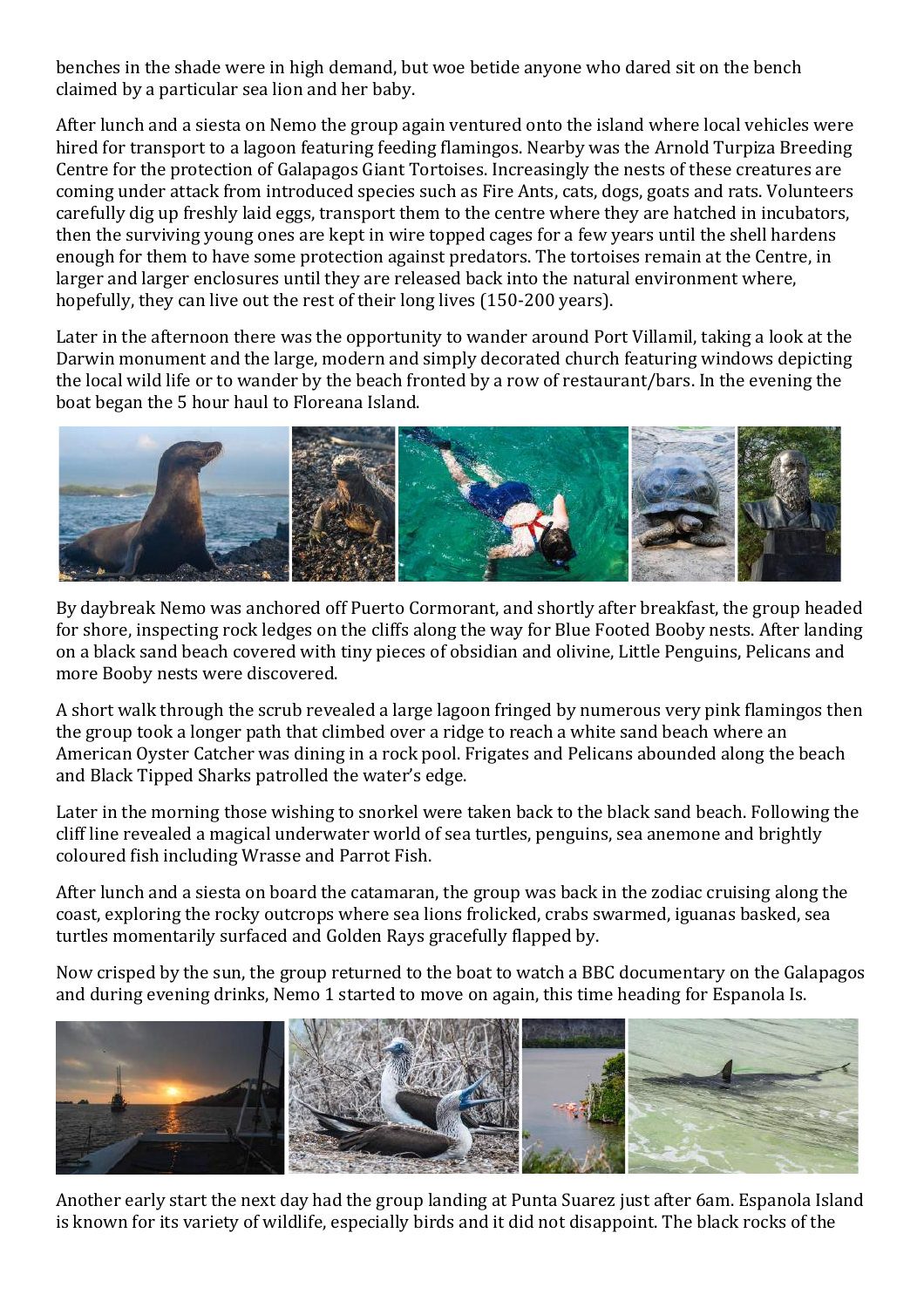jetty teemed with Marine Iguana, many of which were red in colour due to it being the mating season. Two Galapagos Hawks sat on the 'lighthouse' watching proceedings, lava lizards darted everywhere and sea lions played on and off the beach.

On the walk around the island there were encounters with the Galapagos Dove, the friendly Galapagos Mockingbird, the Galapagos Gull as well as a number of Darwin's famous finches including the Ground Finch and the Warbler Finch. Along the cliff edges the group walked among the nests of Nazca Boobies observing mating rituals and fluffy chicks. Blue Footed Boobies were also present in this location.

Crossing the peninsular towards the blowhole, the group came to the grounds of nesting Waved Albatross. These bulky birds are cumbersome on land, but so graceful in flight with their 2.5m wingspan. Two of them lumbered towards a cliff edge, poised, expanded their wings, then toppled off, trusting the air currents to provide the necessary lift. Not only was the take off zone observed but also the 'landing strip', a rocky patch that makes touchdown an even more precarious for such heavy birds. Albatross spend most of their time airborne and rarely come to land but being mating season, they were arriving on the island in large numbers in order to meet up with or choose a mate.

After about 3 hours of wandering on the island and finding new delights at every turn, it was back to the boat and the anchor was weighed, for a 5 hour journey past Santa Fe Island to Santa Cruz, the second largest of the islands in the archipelago and the one with the greatest population.

Once docked at Port Ayora, the group went ashore to visit the Charles Darwin Research Station to see the giant Saddleback Tortoises, the shape of which allegedly gave rise to the name Galapagos for the islands, and land iguana which differ in colour and shape to the marine variety.



Early the following morning the group disembarked from Nemo 1 for the final time heading for the highlands of Santa Cruz. The interior of the island is quite lush in comparison to the dry coast, supporting a number of small plantations (coffee, banana, sugar cane, tropical fruits) and ranches.

Giant Turtles were viewed in their 'natural' environment at Rancho Manzanillo. These slow moving tanks lumber across paddocks, forage in the forest or wallow in mud, uninhibited by wire fences, as the bottom strand has been raised to cater for their passage. Giant Turtles can go from between 6 months to a year without food or water, but if a female wishes to lay her eggs, she must make the long and torturous journey down to the coast to do so.

Continuing across the island, the bus rose to a point of 500ft and then coasted down a long, straight road to the narrow channel of water separating Santa Cruz from Baltra. A short ferry then bus ride returned the group to the airport marking the end of the Galapagos adventure.

Back in Guayaquil later that afternoon, there was a city tour, starting in Parque Bolivar. The pleasant green park contains monuments to historic figures but the real attraction is the large collection of land iguanas, some over a metre in length, residing in the park.

Nearby is St Peter's Cathedral. Like many buildings in Guayaquil, the original (1547) was destroyed by fire. The present structure was built in1948 and was renovated in the 70s thus, despite the ornate entrance, the interior is simple and modern.

The walking tour continued to Administration Square, a pedestrian plaza fronted by stately buildings like the City Hall, the former Government House and a museum, then down the city's main